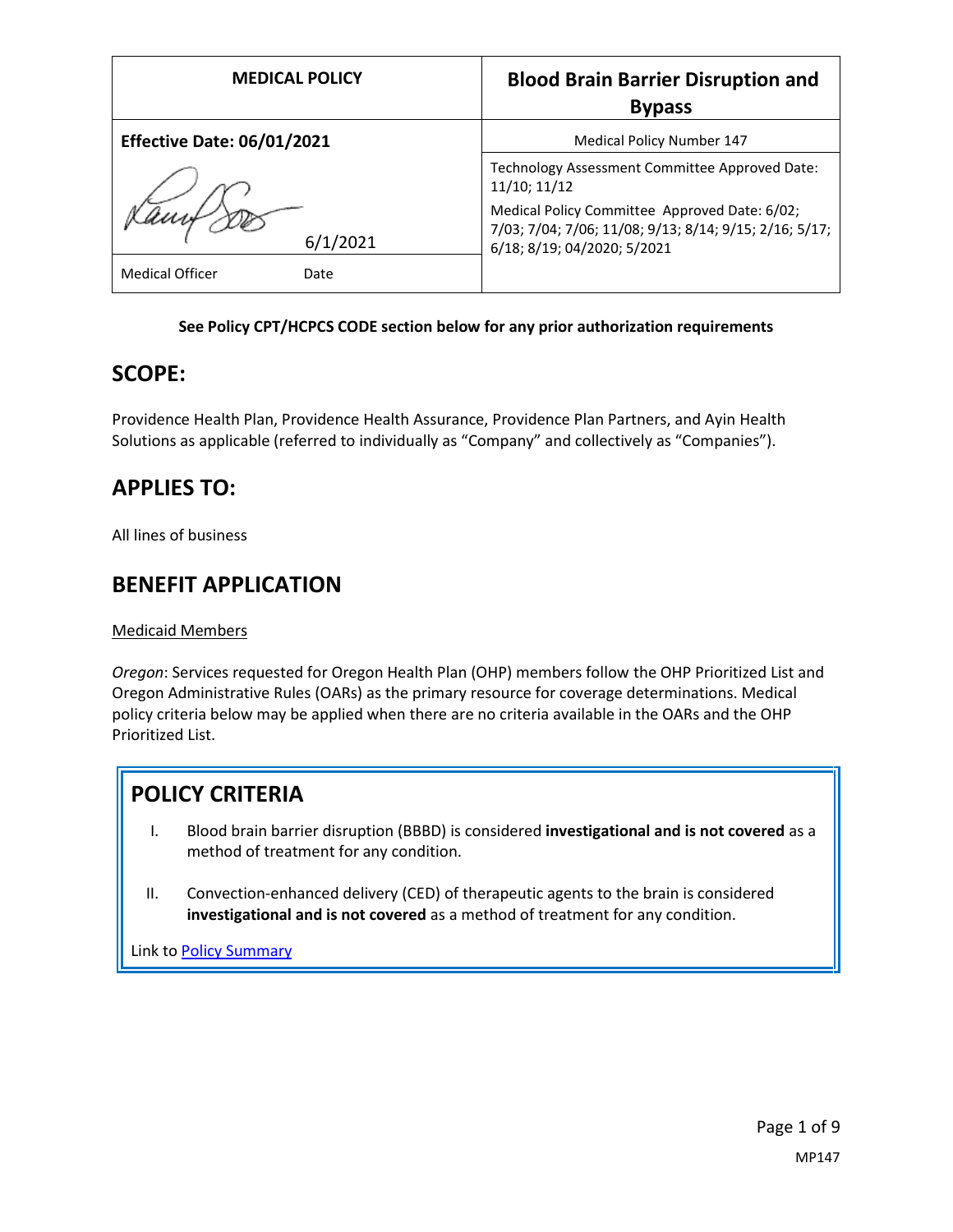# **CPT/HCPCS CODES**

| <b>All Lines of Business</b>                                                        |                                                                                                                                                                                                                                                        |
|-------------------------------------------------------------------------------------|--------------------------------------------------------------------------------------------------------------------------------------------------------------------------------------------------------------------------------------------------------|
| <b>Prior-authorization Required</b>                                                 |                                                                                                                                                                                                                                                        |
| 36215                                                                               | Selective catheter placement, arterial system; each first order thoracic or<br>brachiocephalic branch, within a vascular family                                                                                                                        |
| 36216                                                                               | Selective catheter placement, arterial system; initial second order thoracic or<br>brachiocephalic branch, within a vascular family                                                                                                                    |
| 36217                                                                               | Selective catheter placement, arterial system; initial third order or more selective<br>thoracic or brachiocephalic branch, within a vascular family                                                                                                   |
| 36218                                                                               | Selective catheter placement, arterial system; additional second order, third order, and<br>beyond, thoracic or brachiocephalic branch, within a vascular family (List in addition to<br>code for initial second or third order vessel as appropriate) |
| <b>Unlisted Codes</b>                                                               |                                                                                                                                                                                                                                                        |
| All unlisted codes will be reviewed for medical necessity, correct coding, and      |                                                                                                                                                                                                                                                        |
| pricing. If an unlisted code is billed related to services addressed in this policy |                                                                                                                                                                                                                                                        |
| then it will be denied as not covered.                                              |                                                                                                                                                                                                                                                        |
| 64999                                                                               | Unlisted procedure, nervous system                                                                                                                                                                                                                     |
| 96549                                                                               | Unlisted chemotherapy procedure                                                                                                                                                                                                                        |

## **DESCRIPTION**

Primary and metastatic brain tumors are a heterogeneous group of neoplasms currently affecting almost 700,000 people in the United States. $1$  These neoplasms have varied outcomes and management strategies depending on whether the malignancy is surgically curable or responsive to radiation and/or chemotherapy. Traditional chemotherapy is considered to be of marginal benefit for many types of brain tumors primarily due to its inability to reach the tumor in effective concentrations. The bloodbrain barrier (BBB) prevents uptake of most traditional chemotherapeutic agents into the brain, thereby limiting the efficacy of treatment. However, new treatments have been developed in an effort improve drug delivery to brain tumors and lead to prolonged survival, including:

- Blood-brain barrier disruption (BBBD): A technique also referred to as "barrier modification" therapy that typically utilizes a hyperosmotic solution such as mannitol to increase the permeability of the blood-brain barrier (BBB). The osmotic agent is purported to temporarily shrink the brain's protective barrier of tightly knit cells, to allow for transport of drugs to the brain.
- Convection-enhanced delivery (CED): CED facilitates drug infusion directly into the tumor or resection cavity through surgically implanted catheters. CED has the potential to optimize the delivery of drugs to the affected area through positive-pressure via a microinfusion pump to control drug distribution.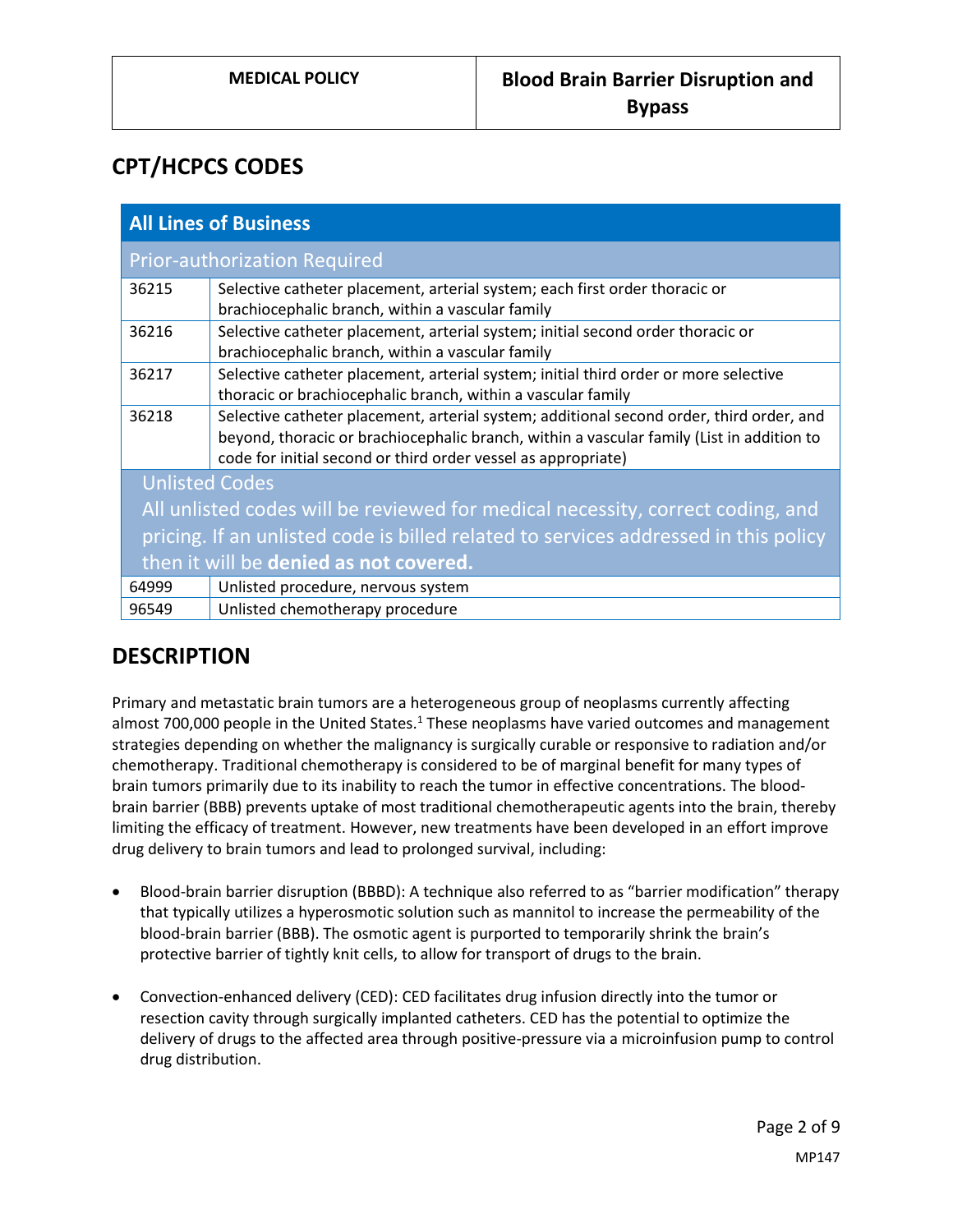In addition to enhancing delivery of therapeutic agents for brain tumors, BBBD and CED have been proposed as potential delivery methods for drugs to treat neurological disorders such as epilepsy and Alzheimer's.

# **REVIEW OF EVIDENCE**

A review of the ECRI, Hayes, Cochrane, and PubMed databases was conducted regarding the use of blood-brain barrier disruption and convection-enhanced delivery as treatments for any condition. Below is a summary of the available evidence identified through March of 2021.

### **Blood-Brain Barrier Disruption**

#### Systematic Reviews

No systematic reviews of blood-brain barrier disruption were identified.

### Randomized Controlled Trials (RCTs)

No randomized controlled trials were identified comparing blood-brain barrier disruption to standard delivery methods for chemotherapeutic agents for any type of brain tumor.

#### Nonrandomized Studies

In 1991, Neuwelt et al. reported on a case series of 30 consecutive patients with primary CNS lymphoma who were treated with barrier-dependent chemotherapy using intra-arterial mannitol to disrupt bloodbrain barrier (BBB).<sup>2</sup> Seventeen patients received initial BBB disruption chemotherapy with subsequent radiation only for tumor progression or recurrence. A complete response was observed in seven patients, six of which maintained preservation of cognitive function for between one to seven years. The authors concluded that this treatment may lead to increase in patient survival without the neuropsychologic sequelae associated with cranial radiation. However, the study is limited by a lack of randomized design and small sample size which preclude conclusions regarding the use of mannitol to disrupt the BBB.

In 2008, Jahnke et al. evaluated the use of intra- arterial chemotherapy (either carboplatin or methotrexate) and osmotic blood-brain barrier disruption (IA/BBBD) to treat 54 patients with embryonal and certain germ cell tumors of the central nervous system  $(CNS)^3$  The median overall survival  $(CS)$  was 2.8 years for all patients, 2.5 years for supratentorial and disseminated primitive neuroectodermal tumors (PNETs,  $n = 29$ ), 1.7 years for medulloblastomas ( $n = 12$ ), and 5.4 years for germ cell tumors ( $n =$ 13). OS and time to progression (TTP) were reported as being significantly better when IA/BBBD as used as first-line treatment compared to salvage treatment in all patients (p=0.0059 and 0.029, respectively). In PNETs, OS was higher with pineal location (p=0.045) and IA/BBBD as first-line treatment (p= 0.0036), and TTP was improved with radiotherapy before IA/BBBD (p=0.036) and IA/BBBD as first-line treatment (p=0.0079). The authors concluded that the results of their study were promising and that a plateau in survival curves suggests a cure for some patients and long-term survival (4-18 years) may be achieved, but future studies were needed.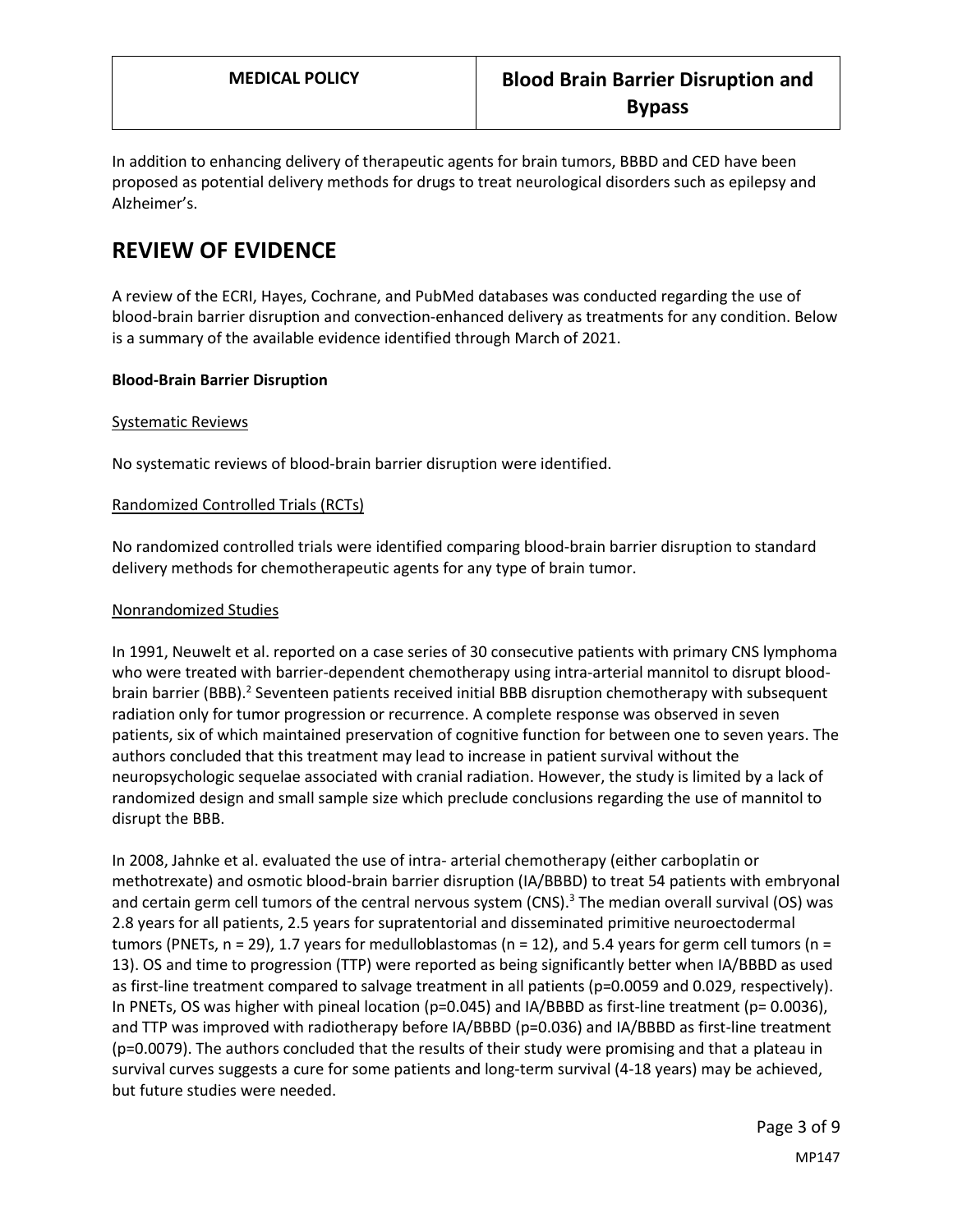In 2009, Angelov et al. reported on a multi-institutional case series of 149 newly diagnosed patients with primary CNS lymphoma (PCNSL) treated with osmotic BBBD and intra-arterial (IA) methotrexate.<sup>4</sup> The overall response rate was 81.9% (57.8% complete; 24.2% partial). Median overall survival (OS) was 3.1 years and median progression-free survival (PFS) was 1.8 years, with 5-year PFS of 31% and 7-year PFS of 25%. A total of 697 treatment- related complications occurred, with the most frequent being periprocedural focal seizures, occurring in 50 patients (33.6%; 9.2% of procedures). The overall rate of procedural morbidity was reported as 327 events (15.7% of procedures). Clinical strokes occurred in 11 patients (7.4%); and four patients were left with permanent neurologic deficits.

In 2010, Boockvar et al. prospectively assessed the safety of intra-arterial cerebral infusion of bevacizumab after osmotic disruption of the BBB with mannitol in 30 patients with recurrent malignant glioma.<sup>5</sup> The results reported from the completed Phase I portion of a Phase I/II study design. Two groups of patients were studied; those without prior bevacizumab exposure (naïve patients; Group I) and those who had received previous intravenous bevacizumab (exposed patients; Group II). At one month post-procedure group I patients, showed a median reduction in the area of tumor enhancement of 34.7% and a median reduction in the volume of tumor enhancement of 46.9%. Conversely, group II patients showed a median reduction in the area of tumor enhancement of 15.2% and a median volume reduction of 8.3%. The authors conclude that further examination of this treatment modality is required.

Several additional small case series, typically including less than 20 patients have also been published, on the efficacy, toxicity and adverse event associated with this treatment for various brain cancers.<sup>6-9</sup>

### Summary

The evidence regarding the safety and efficacy of blood-brain barrier disruption using hyperosmotic compounds to shuttle chemotherapeutic agents into the brain to treat brain tumors mainly consists of small to moderately sized case series for a number of different neoplasms. The largest case series published to date (n=149) reported promising response and overall survival rates, but also reported concerning rates of moderate to severe adverse events. Overall, the current evidence indicated this treatment has led to a significant increase in neurotoxicity compared with standard chemotherapeutic administration and has not demonstrated overall survival benefit at this time. Further studies reporting long-term outcomes for specific brain neoplasms are needed to determine the safety and efficacy of the treatment modality.

In addition, no clinical studies in humans have been published that address the use of BBBD for the treatment of Alzheimer's disease, Parkinson's disease, epilepsy, or any other neurological disorder.

#### **Convection-enhanced Delivery (CED)**

#### Systematic Reviews

No systematic reviews were identified evaluating convection-enhanced delivery of therapeutic agents to the brain.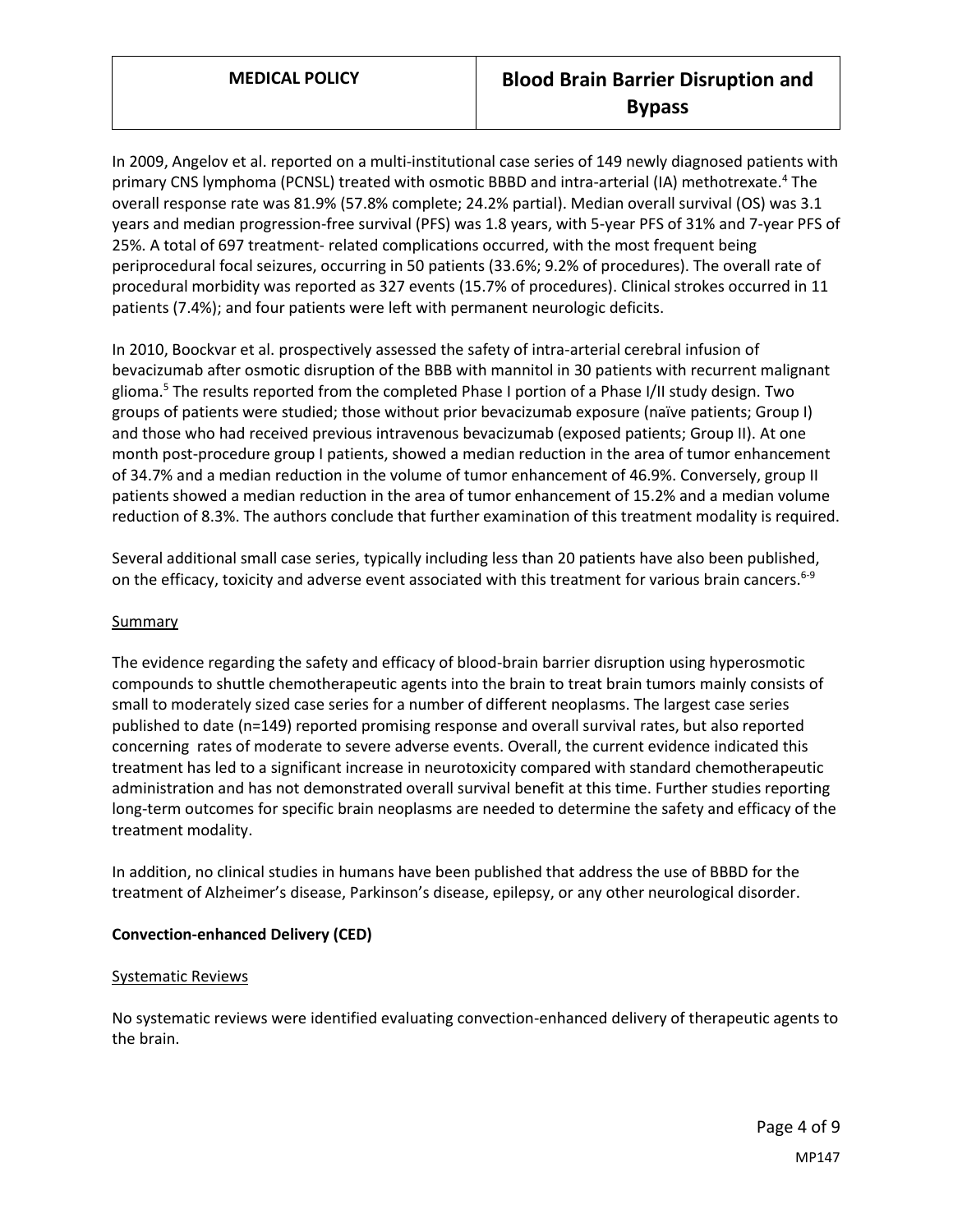#### Randomized Controlled Trials (RCTs)

In 2010, Kunwar et al. reported results of phase 3 of the PRECISE trial; a multicenter study of 296 adult patients with glioblastoma multiforme (GBM) randomized to either postoperative cintredekin besudotox (CB) or gliadel wafer (GW) to treat first recurrence.<sup>10</sup> Patients were enrolled at 52 centers between March 2004 and December 2005. CB was administered using convection-enhanced delivery (CED), over 96 hours via 2-4 intraparenchymal catheters placed after tumor resection at a flow rate 0.75 mL/h. GW (carmustine wafers) were placed immediately after tumor resection. Median survival was not significantly different between groups (9.1 months for CB versus 8.8 months for GW). There was no significant difference in the primary endpoint of overall survival (OS) between groups. The adverseevents profile was similar in both treatment groups; however, pulmonary embolism was significantly higher in the CB group (8% versus 1%, p=0.014), which was thought to be due to the prolonged hospital stayed required for the CED infusion procedure. The authors stated that drug distribution, which is crucial in evaluating whether the agent is distributed to the targeted region in sufficient concentrations to have a therapeutic effect, was not assessed in this study.

In 2011, Bogdahn et al. reported on an RCT that evaluated the efficacy and safety of trabedersen administered intratumorally by CED compared with standard chemotherapy in 145 patients with recurrent/refractory GBM or anaplastic astrocytoma (AA).<sup>11</sup> Patients were either treated with trabedersen at doses of 10 or 80 µM using CED, or with standard chemotherapy. Six-month tumor control rates were analyzed in 134 patients (a composite outcome consisting of complete response, partial response, and stable disease) at six-month follow-up were not significantly different between treatment groups. At 14-month follow-up, the group treated with 10 µM trabedersen had a significantly better tumor control rate compared to the chemotherapy group (p= 0.0032). Median survival rates and two-year survival rates were not significantly different between treatment groups. In GBM patients alone, response and survival results were comparable among the three treatments. Similar results were seen when AA patients were analyzed separately. The authors reported that adverse events (AEs) leading to permanent discontinuation of treatment were more common in the trabedersen groups than with standard chemotherapy, but the frequency of drug-related adverse events was higher with standard chemotherapy than with either trabedersen treatment. However, it is unclear if these differences were significant, as no p-values were reported. Of note, procedure-related serious AEs were reported in between 31-34% of patients receiving trabedersen via CED, including application site infection and complications associated with catheter placement.

#### Nonrandomized Studies

In 2006, Kunwar et al. reported on the use of CED for the delivery of cintredekin besudotox (CB) in 51 individuals with malignant gliomas, 46 of which were GBM.<sup>12</sup> Patients fell into three treatment groups: (1) tumor resection followed immediately by intraoperative placement of CED catheters, (2) tumor resection followed by delayed placement of catheters (one to three days), and (3) catheter placement and infusion preceding tumor resection. Adverse events were reported in all three groups, with the most common being headaches, sensory disturbances and aphasia. The majority of these AEs (77%) resolved, except hemiparesis, which was considered a serious AE, observed in 12% of patients.

In 2010, Sampson et al. reported a retrospective analysis of catheter positioning and drug distribution on 174 patients from the CED arm of the PRECISE trial, described above.<sup>10,13</sup> Only 49.8% of the catheters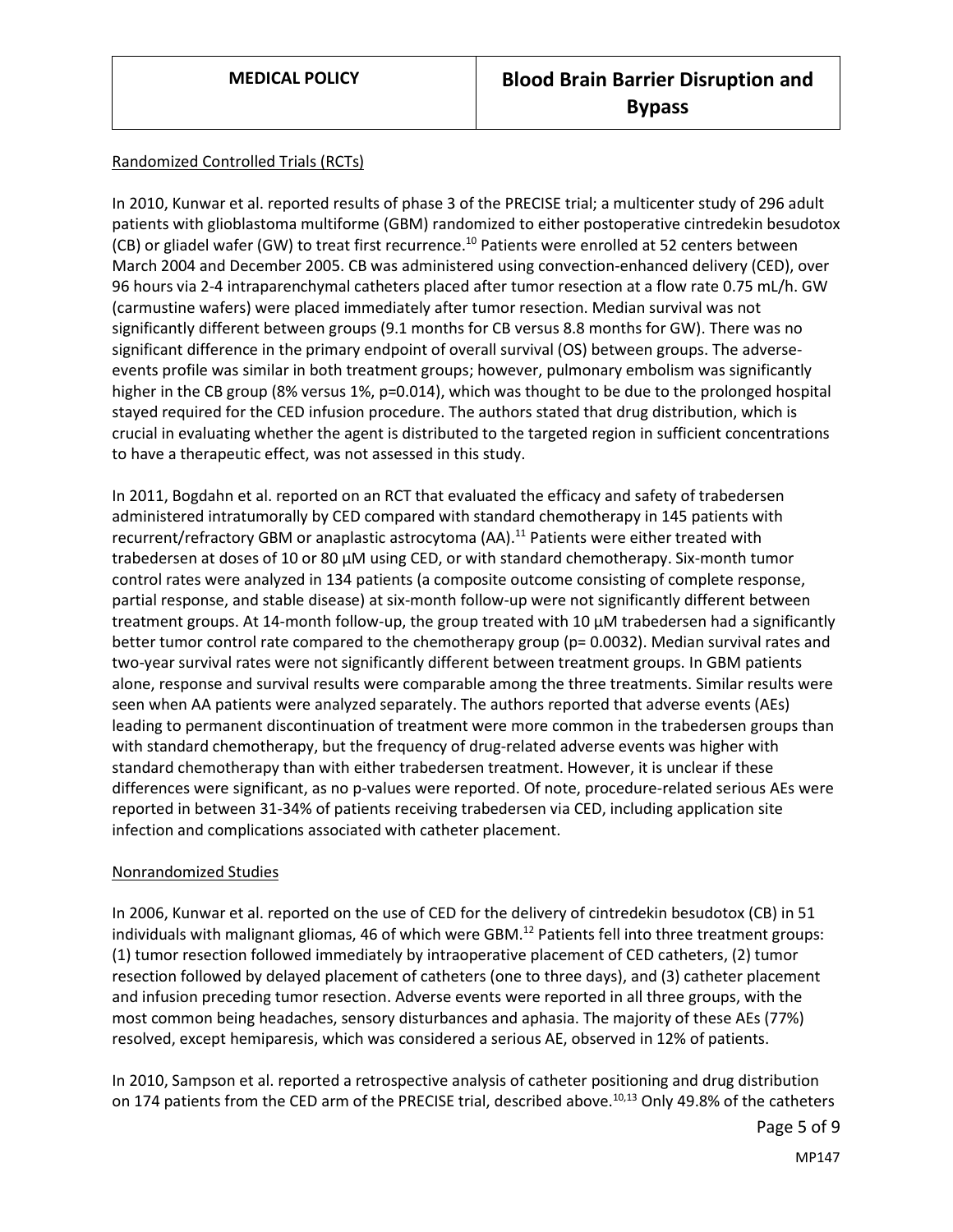placed met all criteria for positioning. However, catheter positioning score and the number of optimally positioned catheters had a significant effect on progression-free survival. The authors concluded that potential effectiveness CED to deliver drugs may be ineffective in many patients, but additional trials were necessary to determine optimized CED catheter placement; verification of drug delivery and distribution.

In 2010, Carpentier et al. published the results from a phase to study evaluating CED-based delivery of CpG oligonucleotides for treatment of recurrent GBM, including 34 patients enrolled at two centers from November 2004 and March 2006.<sup>14</sup> For the 31 patients who received treatment, progression-free survival (PFS) at six months was 19%. The median overall survival was 28 weeks. At one- and two-year follow up, eight patients (24%) and 5 patients (15%) were alive, respectively. The most common adverse events reported were lymphopenia, mild fever, seizures, and transient neurological decline. The authors concluded that this treatment only showed modest efficacy in this patient population.

In 2012, Shahar et al. reported a retrospective analysis of adverse events associated with CED catheter placement for treatment of recurrent GBM at a single institution including 25 patients who underwent placement of a total of 64 CED catheters.<sup>14</sup> Participants were treated with one to three catheters, and the timing and number of surgeries varied within the patients. Complications included increased edema (31%), infection (6.9%), bleeding (6.9%) and seizures (13.8%). Significant neurological deterioration occurred in 4 patients (13.8%). The authors concluded that CED procedures for high-grade gliomas may be associated with surgical morbidity and that further studies are needed to determine the risks and benefits of CED for GBM treatment.

Several additional small to moderately-sized case series (n=18-51) have been published on the efficacy, toxicity and adverse event associated with CED-based treatment for various brain cancers. The majority of these studies included patients with GBM and/or anaplastic astrocytomas, treat with different antitumor drugs, have heterogeneous treatment protocols a variable follow-up times.<sup>15-18</sup>

### **Summary**

The evidence regarding the safety and efficacy of convection-enhanced delivery chemotherapeutic agents to the brain to treat brain tumors consists of two large randomized controlled trials and several small to moderately sized case series. The majority of studies focused on patients with glioblastoma and/or anaplastic astrocytoma, but all were administering different antitumor agents, using heterogeneous delivery protocols. The largest RCT published to date (n=296), and the only phase 3 study, reported that there were no significant differences in median or overall survival in patients treated with CED-administered drugs compared to those treated with gliadel wafers placed after resection. Further studies reporting longer-term follow-up and more standardized treatment protocols are needed to determine the safety and efficacy of CED-administered antitumor agents.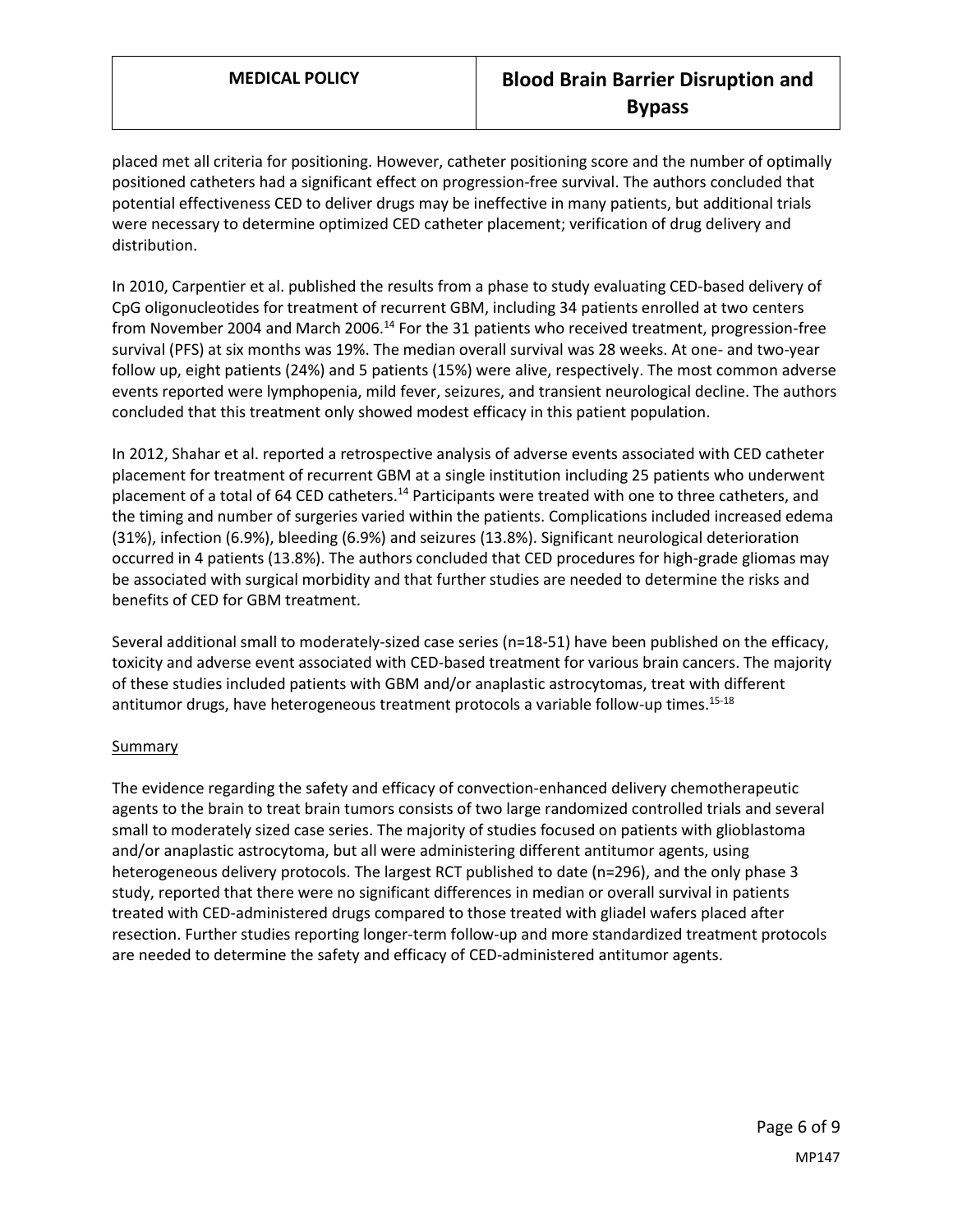## **CLINICAL PRACTICE GUIDELINES**

#### National Comprehensive Cancer Network (NCCN)

The NCCN guidelines for central nervous system cancers (v.4.2020) do not address blood brain barrier disruption or convection-enhanced delivery of antitumor drugs for any brain cancer.<sup>19</sup>

# **CENTERS FOR MEDICARE & MEDICAID**

As of 3/8/2021, the Centers for Medicare & Medicaid (CMS) National Coverage Determination (NCD) for Blood Brain Barrier Osmotic Disruption for Treatment of Brain Tumors (110.20) indicates BBBD is not reasonable and necessary when it is used as part of a treatment regimen for brain tumors.<sup>20</sup>

## **POLICY SUMMARY**

### <span id="page-6-0"></span>Blood-Brain Barrier Disruption

There is insufficient evidence to support the use of blood-brain barrier disruption for the treatment of glioma or any indication. The evidence regarding the safety and efficacy of blood-brain barrier disruption consists of small to moderately sized case series. Overall, the current evidence indicated this treatment has led to a significant increase in neurotoxicity compared with standard chemotherapeutic administration and has not demonstrated overall survival benefit at this time. Further studies reporting long-term outcomes for specific brain neoplasms are needed to determine the safety and efficacy of the treatment modality. In addition, no clinical studies in humans have been published that address the use of BBBD for the treatment of Alzheimer's disease, Parkinson's disease, epilepsy, or any other neurological disorder. Therefore, the use of BBBD is considered investigational as a treatment for any indication.

#### Convection-Enhanced Delivery

There is insufficient evidence to support convection-enhanced delivery of chemotherapeutic agents to the brain for any indication. The evidence regarding the safety and efficacy of convection-enhanced delivery consists of two large randomized controlled trials and several small to moderately sized case series. The majority of studies focused on patients with glioblastoma and/or anaplastic astrocytoma, but all were administering different antitumor agents, using heterogeneous delivery protocols. The largest RCT published to date (n=296), and the only phase 3 study, reported that there were no significant differences in median or overall survival in patients treated with CED-administered drugs compared to those treated with gliadel wafers placed after resection. Further studies reporting longer-term follow-up and more standardized treatment protocols are needed to determine the safety and efficacy of CEDadministered antitumor agents. Therefore, convection-enhanced delivery of chemotherapeutic agents to the brain is considered investigational for any indication.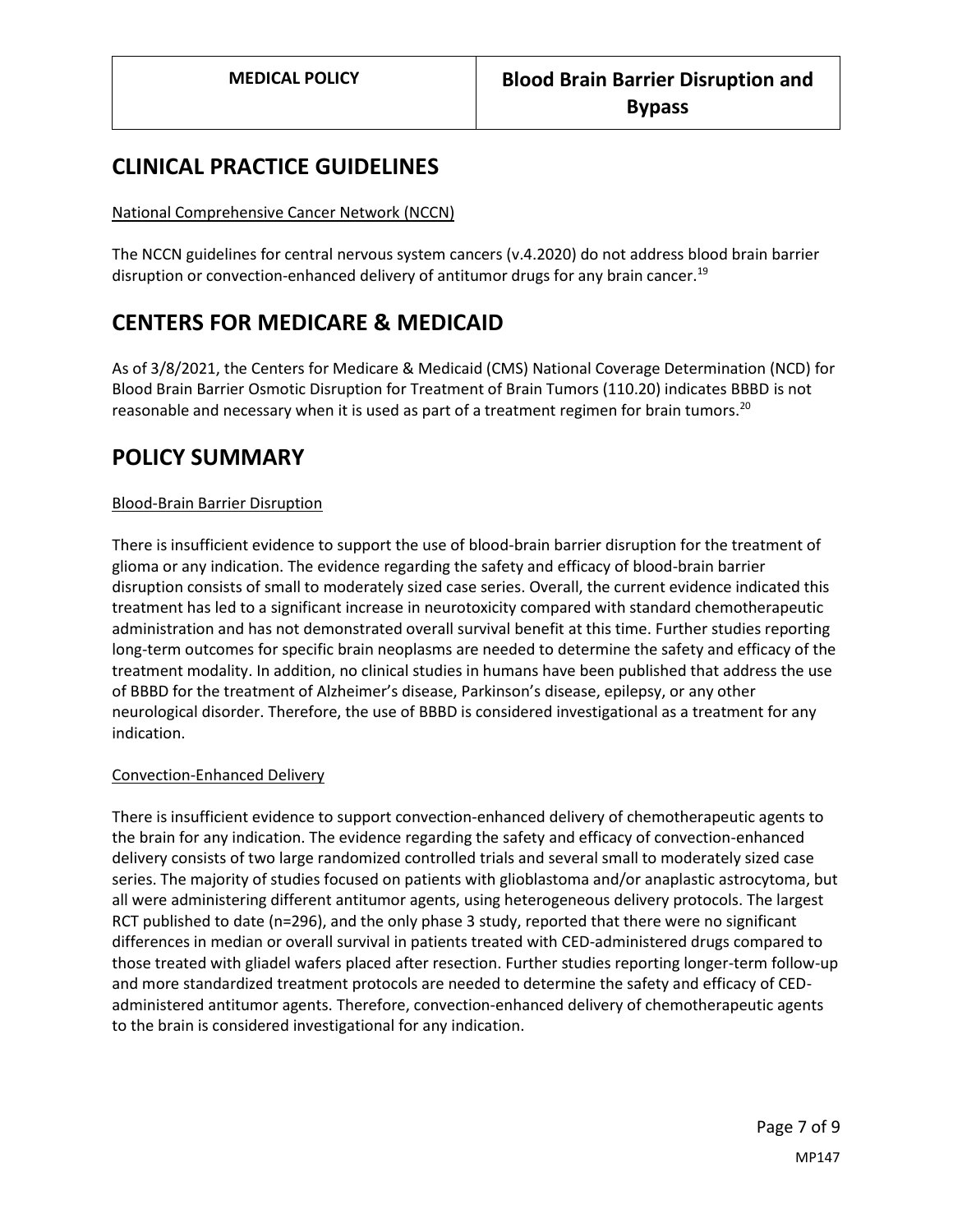# **INSTRUCTIONS FOR USE**

Company Medical Policies serve as guidance for the administration of plan benefits. Medical policies do not constitute medical advice nor a guarantee of coverage. Company Medical Policies are reviewed annually and are based upon published, peer-reviewed scientific evidence and evidence-based clinical practice guidelines that are available as of the last policy update. The Companies reserve the right to determine the application of Medical Policies and make revisions to Medical Policies at any time. Providers will be given at least 60-days notice of policy changes that are restrictive in nature.

The scope and availability of all plan benefits are determined in accordance with the applicable coverage agreement. Any conflict or variance between the terms of the coverage agreement and Company Medical Policy will be resolved in favor of the coverage agreement.

# **REGULATORY STATUS**

### Mental Health Parity Statement

Coverage decisions are made on the basis of individualized determinations of medical necessity and the experimental or investigational character of the treatment in the individual case. In cases where medical necessity is not established by policy for specific treatment modalities, evidence not previously considered regarding the efficacy of the modality that is presented shall be given consideration to determine if the policy represents current standards of care.

## **REFERENCES**

- 1. American Brain Tumor Association. Brain Tumor Education. March 20, 2018. [https://www.abta.org/about-brain-tumors/brain-tumor-education/.](https://www.abta.org/about-brain-tumors/brain-tumor-education/) Accessed 3/23/2021.
- 2. Neuwelt EA, Goldman DL, Dahlborg SA, et al. Primary CNS lymphoma treated with osmotic blood-brain barrier disruption: prolonged survival and preservation of cognitive function. *J Clin Oncol.* 1991;9(9):1580-1590.<https://www.ncbi.nlm.nih.gov/pubmed/1875220>
- 3. Jahnke K, Kraemer DF, Knight KR, et al. Intraarterial chemotherapy and osmotic blood-brain barrier disruption for patients with embryonal and germ cell tumors of the central nervous system. *Cancer.* 2008;112(3):581-588.<https://www.ncbi.nlm.nih.gov/pubmed/18072268>
- 4. Angelov L, Doolittle ND, Kraemer DF, et al. Blood-brain barrier disruption and intra-arterial methotrexate-based therapy for newly diagnosed primary CNS lymphoma: a multi-institutional experience. *J Clin Oncol.* 2009;27(21):3503-3509. <https://www.ncbi.nlm.nih.gov/pubmed/19451444>
- 5. Boockvar JA, Tsiouris AJ, Hofstetter CP, et al. Safety and maximum tolerated dose of superselective intraarterial cerebral infusion of bevacizumab after osmotic blood-brain barrier disruption for recurrent malignant glioma. Clinical article. *J Neurosurg.* 2011;114(3):624-632. <https://www.ncbi.nlm.nih.gov/pubmed/20964595>
- 6. Guillaume DJ, Doolittle ND, Gahramanov S, Hedrick NA, Delashaw JB, Neuwelt EA. Intra-arterial chemotherapy with osmotic blood-brain barrier disruption for aggressive oligodendroglial